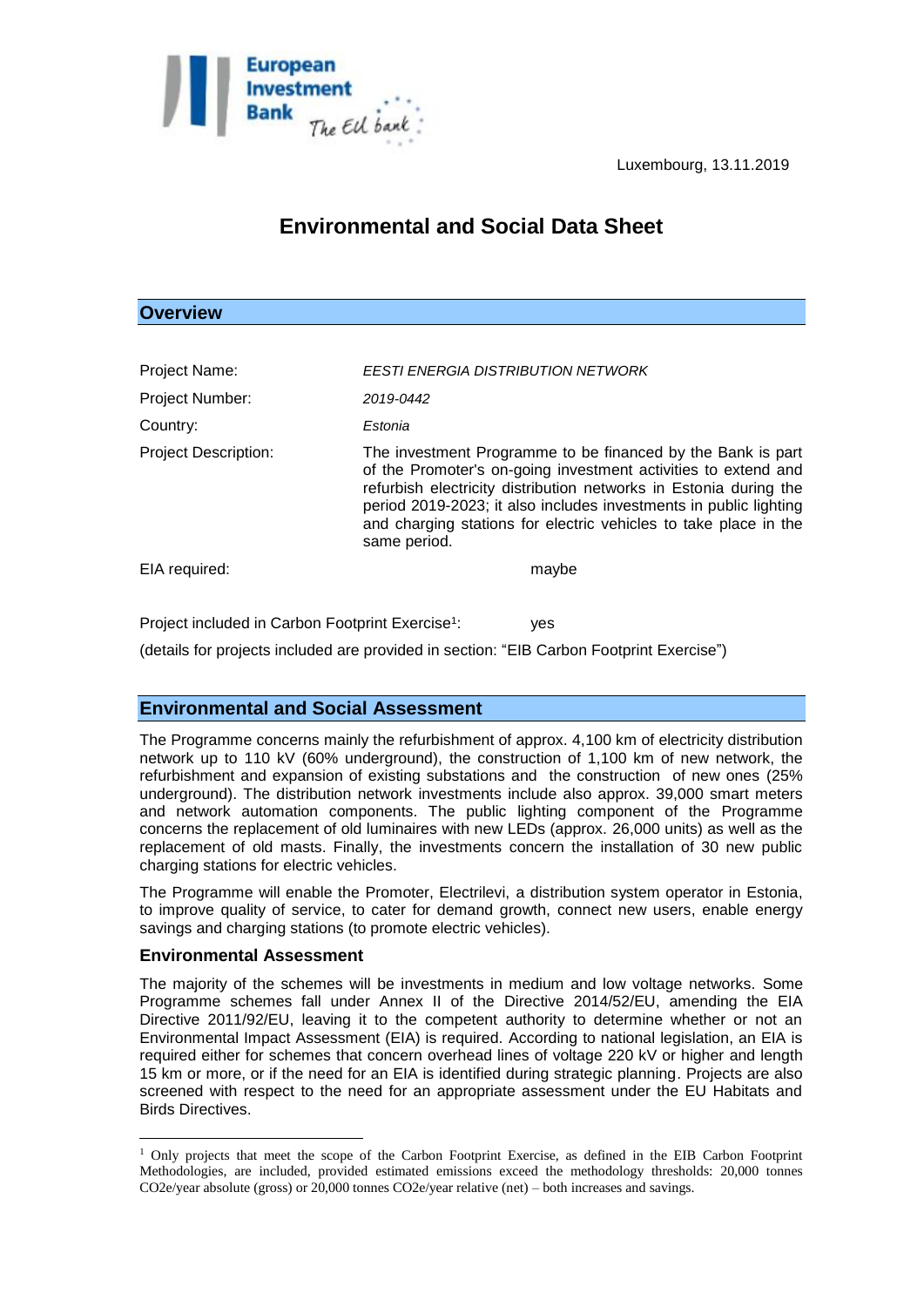Luxembourg, 13.11.2019



Given their characteristics, location and potential impacts, and considering the criteria established under the national EIA legislation, the Promoter does not expect that the schemes of the Programme will require an EIA. Regarding electricity distribution, the investments are mainly low and medium voltage networks; for the overhead network, the characteristics of the structures are such that they are expected to have limited environmental and social impact. A significant part of the investments concern underground assets, therefore the main impact is during construction. Furthermore, the electricity distribution network is being developed next to the road network; this is a factor that contributes also to limited environmental impact. Overall, the impacts are expected to be minor and related mainly to noise, vibration, dust, and traffic disruption during the construction, and electromagnetic fields (EMF) and nuisance during operation. Appropriate mitigation measures will be implemented to minimise impacts during construction and operation. Particular attention will be paid to contain the effect of noise, vibrations and traffic disruption during the construction works. Typical mitigation measures include special construction procedures to minimize damages, construction of facilities to contain oil leaking from transformers, special waste collection procedures and other. Furthermore, it is the Promoter's planning policy to avoid as much as possible crossing Natura 2000 sites and so it expected that only a small number of schemes will be screened in for an Appropriate Assessment.

The investments in smart metering concern the installation of new and the replacement of existing meters and the use of telecommunication networks. The main potential impact on the environment relate to electromagnetic fields and the management of the old meters being replaced. Regarding electromagnetic radiation, the smart meters are compliant with the applicable ETSI EN standards. Appropriate procedures are established to manage, track and monitor the disposal process of old meters. Any adverse environmental impact of this component is thus expected to be minimal. The meters are enabling billing according to realtime consumption, encouraging the consumers to rational use of electricity.

Electric vehicle charging stations under the project will be installed in public urban areas. Building permits will be issued by the competent authorities. The environmental impacts of the project are expected to be minor and related mainly to noise, vibration, dust, and traffic disruption during the construction. Appropriate mitigation measures will be implemented. The investments will support electromobility and lead to CO2 emission savings from the replacement of conventional cars operating on fossil fuels with electric cars powered by less carbon intensive electricity.

Regarding the public lighting investments, the environmental impacts of the project are expected to be minor and related mainly to noise, vibration, dust, and traffic disruption during the construction. Appropriate mitigation measures will be implemented. The investments will generate environmental benefits by reducing electricity consumption and thus associated CO2 emission.

The Promoter's environmental management system is ISO 14001 certified. The Promoter's occupational health and safety management system is OHSAS 18001 certified.

The environmental and social due diligence has followed the Programme lending approach according to the EIB's procedures and standards, i.e. the due diligence focussed on the Promoter's capacity and capability to implement the Programme in line with EIB environmental and social standards and requirements. The environmental capacity of the Promoter is deemed to be good; it has the experience and the capacity to appropriately manage the investment Programme. The Bank also reviewed two EIAs for schemes that the Eesti Energia AS implemented in the past and found them to be satisfactory.

#### **EIB Carbon Footprint Exercise**

The source of CO2 equivalent (CO2e) emissions for the Programme is the ohmic losses of the new network equipment being installed. At Programme completion, the corresponding absolute